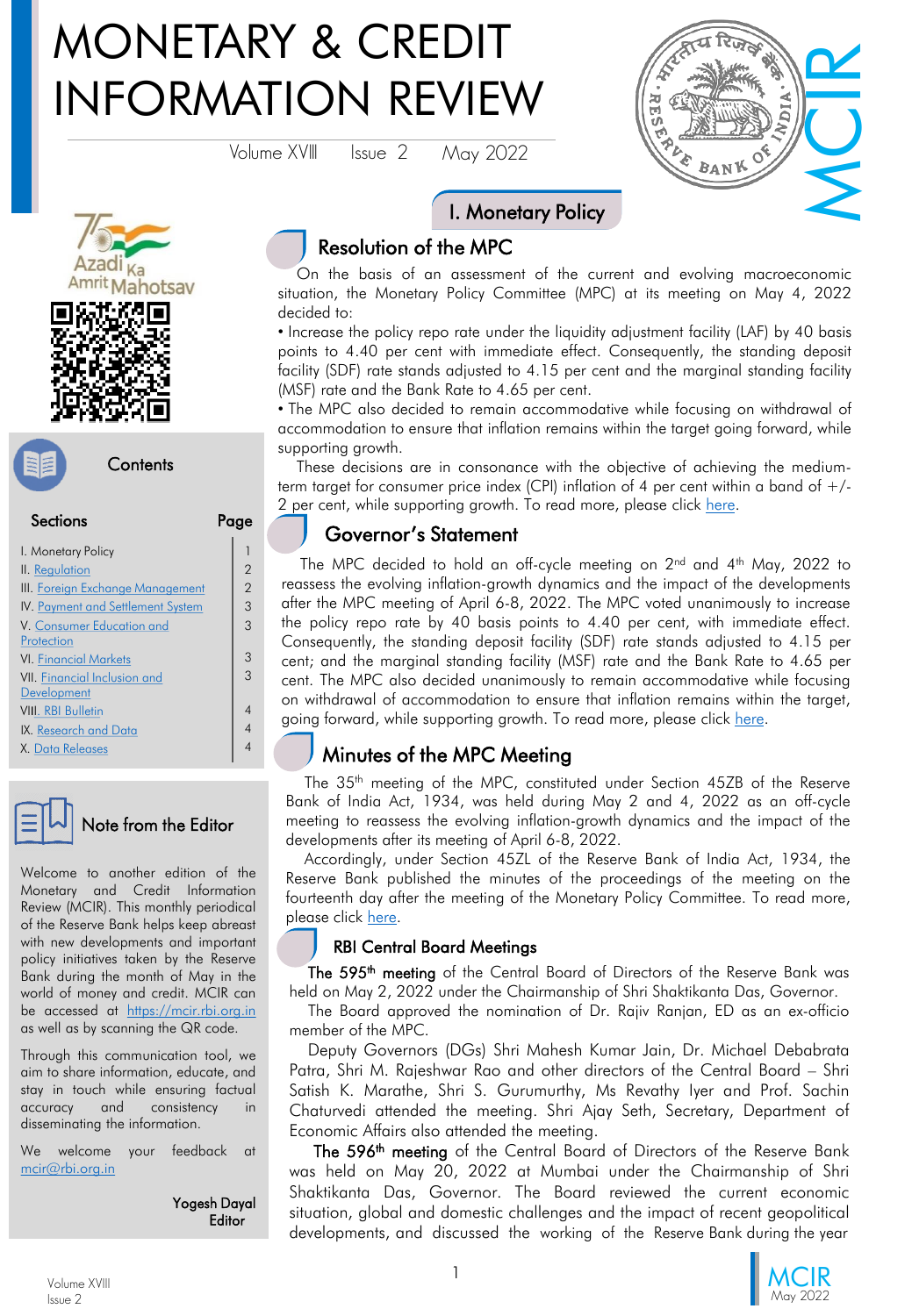<span id="page-1-0"></span>April 2021–March 2022 and approved the Annual Report and Accounts of the Reserve Bank for the accounting year 2021-22. The Board approved the transfer of ₹30,307 crore as surplus to the Central Government for the accounting year 2021-22, while deciding to maintain the Contingency Risk Buffer at 5.50 per cent. DGs Shri Mahesh Kumar Jain, Dr. Michael Debabrata Patra, Shri M. Rajeshwar Rao, Shri T. Rabi Sankar and other directors of the Central Board, namely, Shri Satish K. Marathe, Shri S. Gurumurthy, Ms. Revathy Iyer and Prof. Sachin Chaturvedi attended the meeting. Shri Ajay Seth, Secretary, Department of Economic Affairs and Shri Sanjay Malhotra, Secretary, Department of Financial Services also attended the meeting.

#### Governor meets MD & CEOs of Public and Private Sector Banks

Shri Shaktikanta Das, Governor held meetings with the MD & CEOs of select public and private sector banks on May 17 and 18, 2022. The meetings were also attended by the DGs Shri M. K. Jain and Shri M. Rajeshwar Rao along with senior officials of the Reserve Bank. In his introductory remarks, the Governor noted the key role played by the banks in supporting the economy throughout the pandemic. He advised the banks to remain watchful of the recent geopolitical developments. To read more, please click [here.](https://www.rbi.org.in/Scripts/BS_PressReleaseDisplay.aspx?prid=53726)

#### II. Regulation

#### Credit Ratings for deposits of NBFCs

The Reserve Bank on May 2, 2022, decided that the minimum investment grade credit rating for the purpose of accepting public deposits by NBFCs shall be 'BBB–' from any of the SEBI-registered credit rating agencies. To read more, please click [here](https://www.rbi.org.in/Scripts/NotificationUser.aspx?Id=12304&Mode=0).

#### Maintenance of Cash Reserve Ratio

As announced in the Governor's statement dated May 4, 2022, it has been decided to increase the cash reserve ratio (CRR) of all banks by 50 basis points from 4.00 per cent to 4.50 per cent of their Net Demand and Time Liabilities (NDTL), effective from the reporting fortnight beginning May 21, 2022. To read more, please click [here](https://www.rbi.org.in/Scripts/NotificationUser.aspx?Id=12313&Mode=0).

# Reporting of Reverse Repo

In order to bring more clarity to the presentation of the reverse repo on the commercial banks' balance sheet, the Reserve Bank, vide its notification dated May 19, 2022, has issued revised guidelines updating the Reserve Bank of India (Financial Statements - Presentation and Disclosures) Directions, 2021. To read more, please click [here.](https://rbidocs.rbi.org.in/rdocs/notification/PDFs/NOTI55415D185D2D5E4E06A30BEDC748C9E783.PDF)

#### Change in Bank Rate

As announced in the Monetary Policy Statement 2022-23 dated May 4, 2022, the Bank Rate has been

revised upwards by 40 basis points from 4.25 per cent to 4.65 per cent with immediate effect. To read more, please click [here.](https://www.rbi.org.in/Scripts/NotificationUser.aspx?Id=12312&Mode=0)

#### Finance for Housing Schemes – Primary (Urban) Co-operative Banks

The Reserve Bank on May 24, 2022 revised the ceiling on loans to individuals for carrying out repairs/additions/alterations to their dwelling units to ₹10 lakh in metropolitan centres (those centres with population of 10 lakh and above) and ₹6 lakh in other centres. To read more, please click [here](https://www.rbi.org.in/scripts/FS_Notification.aspx?Id=12323&fn=2755&Mode=0).

#### Interest Equalization Scheme

In terms of paragraph 2.4 of circular No. DOR.STR.REC.93/04.02.001/2021-22 dated March 8, 2022, the extended interest equalisation scheme (IES) on pre and post shipment rupee export credit was not available to those beneficiaries, who were availing benefit under any production linked incentive (PLI) scheme of the Government. The Reserve Bank on May 31, 2022 advised that, as per Government clarification, the extended IES will also be available to such beneficiaries for segments other than for which they have availed of PLI benefits. These provisions shall be deemed effective from October 1, 2021. To read more, please click [here](https://www.rbi.org.in/scripts/FS_Notification.aspx?Id=12327&fn=2755&Mode=0).

# RRA 2.0: Withdrawal of Circulars

The Reserve Bank had set up the Regulations Review Authority (RRA 2.0) to review the regulatory instructions, remove redundant or duplicate instructions and reduce the compliance burden on Regulated Entities. In the third tranche of recommendations: RRA 2.0 has recommended the withdrawal of 225 circulars on May 2, 2022 and additionally 239 circulars on May 13, 2022. With this, the total number of circulars withdrawn is 714. To read more, please click [here.](https://www.rbi.org.in/scripts/FS_PressRelease.aspx?prid=53702&fn=2)

#### III. Foreign Exchange Management

# Term loan by SBI - Settlement in INR

In view of the difficulties being experienced by exporters in receipt of export proceeds from Sri Lanka and State Bank of India's credit facility agreement, for financing the purchase of essential goods by Sri Lanka from India, the Reserve Bank on May 19, 2022 decided that such trade transactions with Sri Lanka, falling under the said arrangement, may be settled in INR outside the Asian Clearing Union mechanism. The said instructions came into force with immediate effect. To read more, please click [here.](https://www.rbi.org.in/scripts/FS_Notification.aspx?Id=12320&fn=5&Mode=0)

#### Report on Management of Foreign Exchange Reserves

The Reserve Bank on May 12, 2022 released the 38<sup>th</sup> half-yearly report on the management of foreign

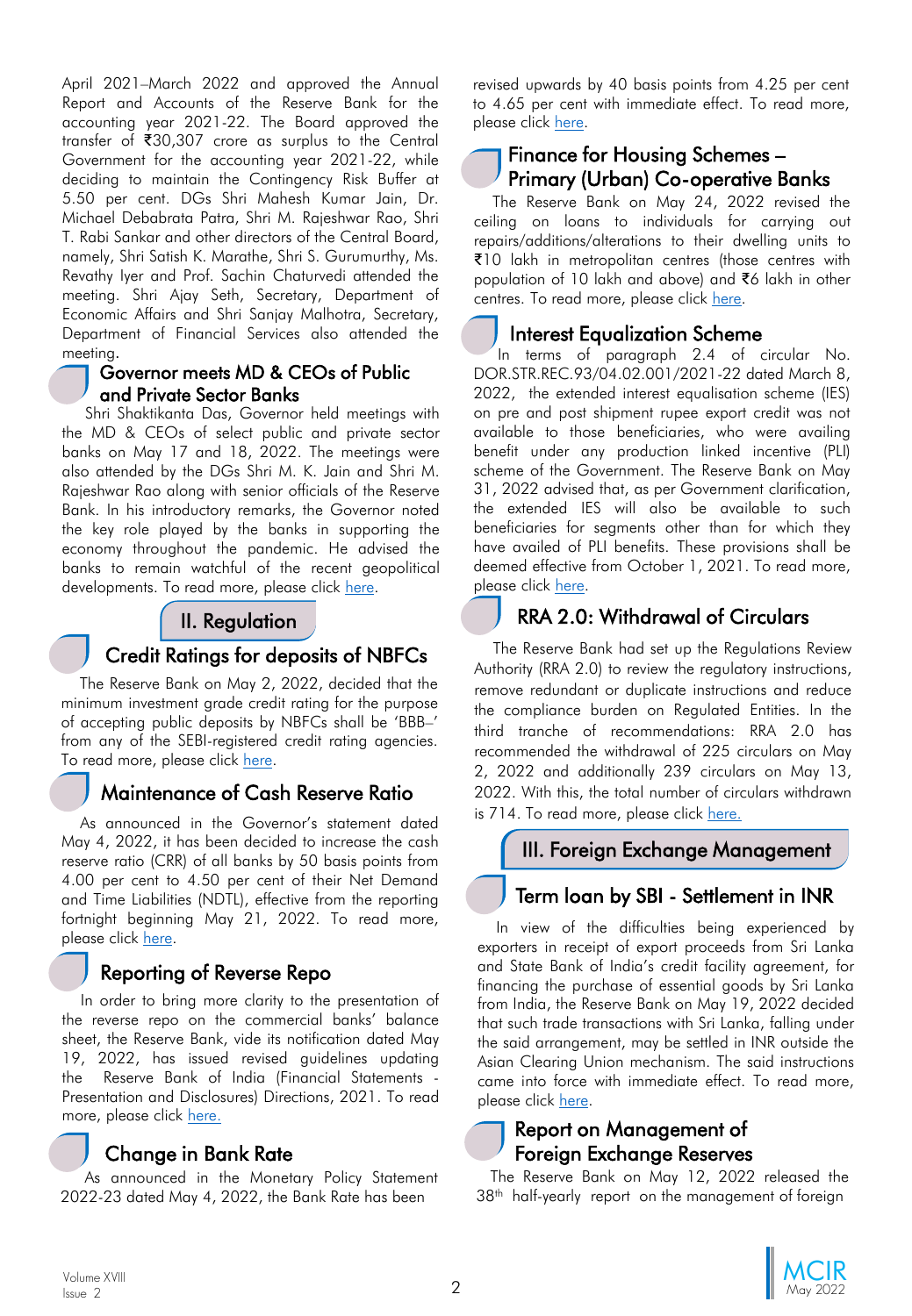<span id="page-2-0"></span>exchange reserves for the period ending March 31, 2022. This report is released in the public domain for bringing about more transparency and enhancing the level of disclosure in relation to management of India's foreign exchange reserves. To read more, please click [here](https://www.rbi.org.in/scripts/FS_PressRelease.aspx?prid=53698&fn=2767).

# Guidelines on Import of Gold

The Reserve Bank on May 25, 2022 advised that qualified jewellers, as notified by International Financial Services Centers Authority (IFSCA), will be permitted to import gold under specific ITC(HS) codes through India International Bullion Exchange IFSC Ltd. (IIBX), in addition to nominated agencies as notified by the Reserve Bank (in case of banks) and nominated agencies as notified by DGFT. To read more, please click [here](https://www.rbi.org.in/scripts/FS_Notification.aspx?Id=12324&fn=5&Mode=0).

#### IV. Payment and Settlement Systems

#### Interoperable Card-less Cash Withdrawal

The Reserve Bank had announced the introduction of interoperable card-less cash withdrawal (ICCW) in the statement on the development and regulatory policies dated April 8, 2022. Accordingly, all banks, ATM networks and white label ATM operators may provide the option of ICCW at their ATMs. The Reserve Bank on May 19, 2022 advised National Payments Corporation of India to facilitate Unified Payments Interface (UPI) integration with all banks and ATM networks. The on-us/off-us ICCW transactions shall be processed without levy of any additional charges. To read more, please click [here](https://www.rbi.org.in/scripts/FS_Notification.aspx?Id=12321&fn=9&Mode=0).

#### Bharat Bill Payment System

The Reserve Bank on May 26, 2022, informed that as announced in the Statement on Development and Regulatory Policies dated April 08, 2022, the minimum net-worth requirement for non-bank Bharat Bill Payment Operating Units (BBPOUs) stands reduced to ₹25 crore from immediate effect. To read more, please click [here.](https://www.rbi.org.in/scripts/FS_Notification.aspx?Id=12325&fn=9&Mode=0)

#### V. Consumer Education and Protection

# Review of Customer Service Standards

As part of the Statement on Developmental and Regulatory Policies released on April 8, 2022, the Reserve Bank had announced setting up of a committee for review of customer service standards in the Reserve Bank regulated entities (REs) for examining and reviewing the state of customer service in the REs and adequacy of customer service regulations and suggest measures to improve customer service. Accordingly, the Reserve Bank on May 23, 2022 announced the constitution of a committee under the chairmanship of Shri B. P. Kanungo. Chief General Manager, Consumer Education and Protection Department, Central office will be member Secretary of the committee. To read more, please click [here](https://www.rbi.org.in/Scripts/BS_PressReleaseDisplay.aspx?prid=53750).

# VI. Financial Markets

#### Liquidity Adjustment Facility

The Reserve Bank on May 4, 2022 decided to increase the policy Repo rate under the liquidity adjustment facility (LAF) by 40 basis points from 4.00 per cent to 4.40 per cent with immediate effect. Consequently, the standing deposit facility (SDF) rate and marginal standing facility (MSF) rate stand adjusted from 3.75 per cent to 4.15 per cent and from 4.25 per cent to 4.65 per cent, respectively, with immediate effect. To read more, please click [here.](https://www.rbi.org.in/scripts/FS_Notification.aspx?Id=12309&fn=6&Mode=0)

The standing liquidity facility provided to primary dealers from the Reserve Bank would be available at the revised Repo rate of 4.40 per cent with effect from May 4, 2022. To read more, please click [here.](https://www.rbi.org.in/scripts/FS_Notification.aspx?Id=12311&fn=6&Mode=0)

#### VII. Financial Inclusion and Development

# Kisan Credit Card Scheme

Given the varied nature of licensing and authorisation related requirements pertaining to inland fisheries and aquaculture across the states, the Reserve Bank on May 18, 2022 modified the eligibility criteria for KCC. Under the scheme now, the beneficiaries must own or lease any fisheries related assets and possess necessary authorisation/certification as may be applicable in respective states for fish farming and fishing-related activities and for any other state-specific fisheries and allied activities. To read more, please click [here.](https://www.rbi.org.in/scripts/FS_Notification.aspx?Id=12318&fn=2754&Mode=0)

#### Sectoral Deployment of Bank Credit

The Reserve Bank on May 31, 2022 released data on sectoral deployment of bank credit for the month of April 2022 collected from select 40 scheduled commercial banks that account for about 93 per cent of the total non-food credit. On a year-on-year (y-o-y) basis, non-food bank credit registered a growth of 11.3 per cent in April 2022 as compared with 4.7 per cent a year ago. Credit growth (y-o-y) to agriculture and allied activities, industry, and services sector was at 10.6 per cent, 8.1 per cent and 11.1 per cent, respectively, in April 2022 (10.7 per cent 0.4 per cent, 2.4 per cent, respectively, in April 2021).Personal loans segment continued to perform well driven by housing and vehicle loans segments.

# Lending to NBFCs

Lending by commercial banks to non-banking financial companies (NBFCs) and lending by small finance banks to NBFC-Micro Financial Institutions for the purpose of on-lending to certain priority sectors, was permitted up to March 31, 2022. The Reserve Bank on May 13, 2022 decided to allow the above facility on an ongoing basis to ensure the contribution of the synergies developed between banks and NBFCs in delivering credit to specified priority sectors. To read more, please click [here](https://www.rbi.org.in/scripts/FS_Notification.aspx?Id=12317&fn=2754&Mode=0).